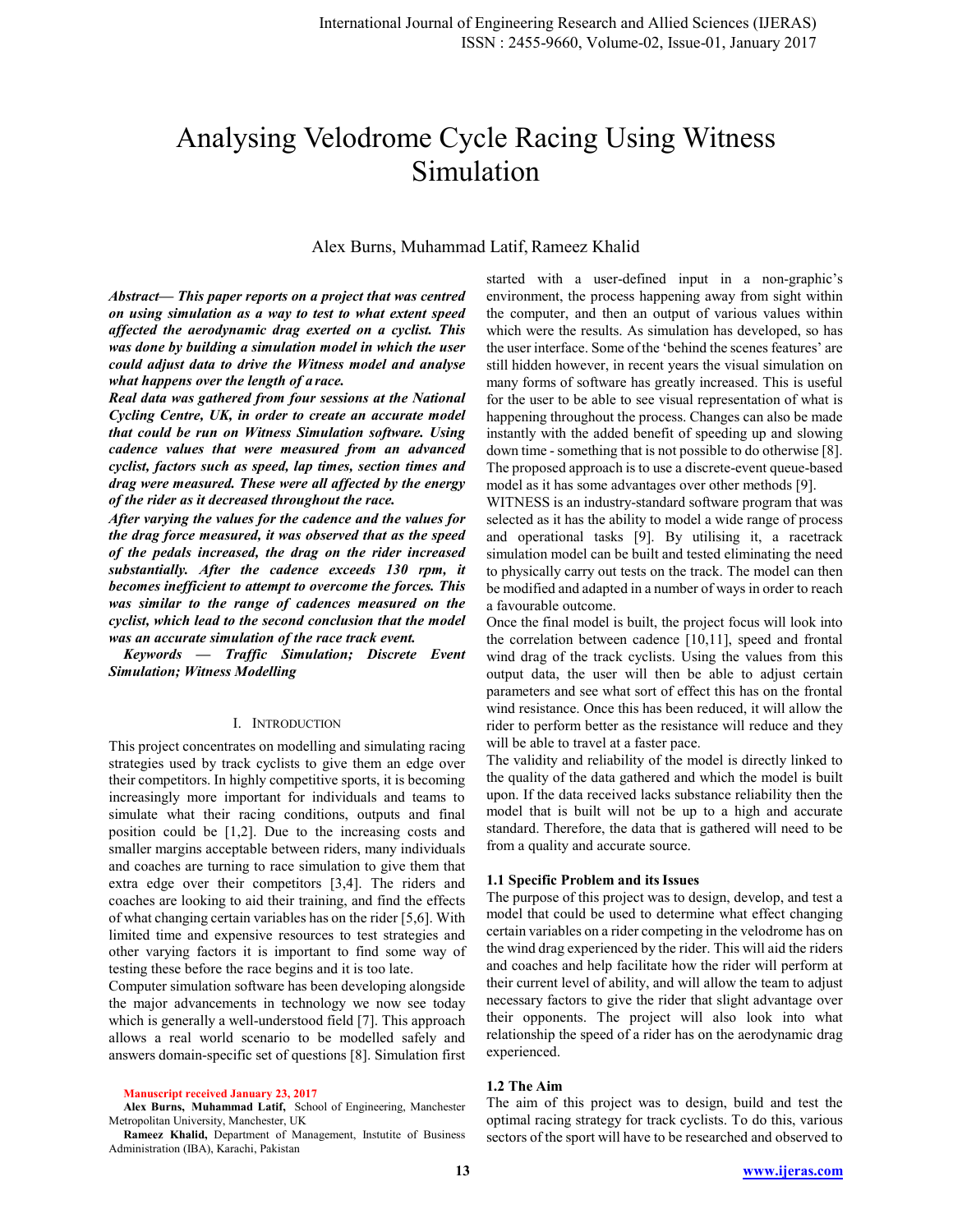see what kind of effect they have on the riders lap times and final times. This study will be looking into building and developing a model that can be used to vary certain parameters that the rider or coach may want to alter. To create an accurate model that will give the most detailed output, values for cadence, wind resistance, weight, power, torque, and speed will have to be found. To complete the project, an analysis will take place to determine the effect a rider's speed has on the drag force.

## **II. TRACK CYCLING**

Track cycling is a form of bike racing that is governed by the UCI (Union Cycliste Internationale). Varying race styles have been included in every modern Olympic Games, with the exception of 1912. The race begins with the riders starting either side by side or on opposite sides of the track to each other. The match sprint race is the only one that requires the riders to start side by side, but this is not being looked at in this study. The cyclists race around a 250m long track, which is built up of two steeply banked 180° corners that are connected together with two shallowly banked straights through a moderate easement curve. To allow the tracks to give out the fastest times, today they are built from various pinewoods and varnished to reduce the rolling resistance that the rider experiences.

Like every sport, strategy plays a major role in the competition that is why teams, especially in sports with little margin for error, such as track cycling and formula one, spend hundreds of thousands of pounds developing their own strategies to give them the winning edge over their opponents. Dave Brailsford, the British Cycling Head Coach uses the philosophy of the "aggregation of marginal gains". By this, he means that changing many small, but numerous parts of either the rider's daily routine or the teams race technique this can add up to make a considerable impact to the performance of the team or individual rider. This is where the use of simulation within cycling can become useful, to create these marginal gains and to see the effects that they have.

The individual pursuit is one of the racing events that take place in the velodrome. It consists of a 4000m long race for men and 3000m long race for women, 16 laps and 12 laps, respectively of a 250m circuit. The aim of this race is for the two riders, who start opposite each other, to catch the other rider up within the race length. However, this rarely happens, in which case it is the rider who completes the required laps in the shortest possible time.

The team pursuit event (figure 1) is similar to the individual pursuit where the aim of the race is to catch the other team or complete the distance in the quickest time. This race however, includes two teams of four riders competing together. The races still require the teams to cover the 4000m and 3000m that the individual riders cover, but the overall times that are achieved are generally quicker due to the ability to draft behind the other riders and regain energy. That is where the similarities between the races end though. Because there are four riders in total, for the majority of the race, this allows the teams to work together to increase their efficiency. They do this by allowing one rider to stay at the front of the group for one or two laps and then once the leading rider starts to tire, they will pull up onto the banking in the corners and drop back down at the back of the pack. This cycle then continues throughout the race.



Figure 1. Team pursuit

The ability to draft behind other riders has a great effect on the total time, as throughout the race the riders are able to maintain a higher speed compared to the individual pursuit. Figure 1 illustrates just how compact the riders are whilst they are racing. Keeping up this shape for the duration of the race is what allows the riders behind the leader to maintain their energy, by reducing the drag that they experience. This allows them to "rest" slightly as the rider in front takes on the full force of the frontal wind force.

#### III. DATA COLLECTION

To design and develop the model, various amounts of data, from various sources had to be collected to build the model to an accurate level that could be reliable once completed. Data from live track sessions were obtained from Manchester Velodrome. The data readings on SRM (Schoberer Rad Messtechnik) cranks were used to determine the values for the cadence from four different sessions that were conducted.

The SRM cranks are extremely beneficial for professional and amateur cyclists or coaches. They allow the cyclist to monitor how the force that is being applied to the pedal is being used throughout various sections on the track. With racers accelerating in the second half of the bend, and with the aid of centrifugal motion, the power that the rider applies decreases anywhere up to 200 watts as they are being thrown around the track between the bends and the straights. This will mean that the rider will not be keeping up a steady power output, reducing their efficiency. These cranks allow the coaches to monitor the rider's effort around the bends, and adjust the rider's pattern if necessary. The rider must learn to ease coming into the banking, but apply more force coming out.

## **3.1 Model Observations**

After some initial model building it was found that realistic data was needed to increase the accuracy of the simulation model. Research into what affects the cyclist as they are going around the track had to be undertaken to find what needed to be incorporated into the model. The data that was gathered to build the model was taken from various sources. The cycling data required for the cadence of the rider was taken from four separate sessions at the velodrome in 2011. The data that was extracted from the SRM cranks had to be analysed and manipulated in Golden Cheetah (a freeware product that is able to analyse the crank data) to find the correct distribution shapes.

# **3.2 DATA COLLECTION**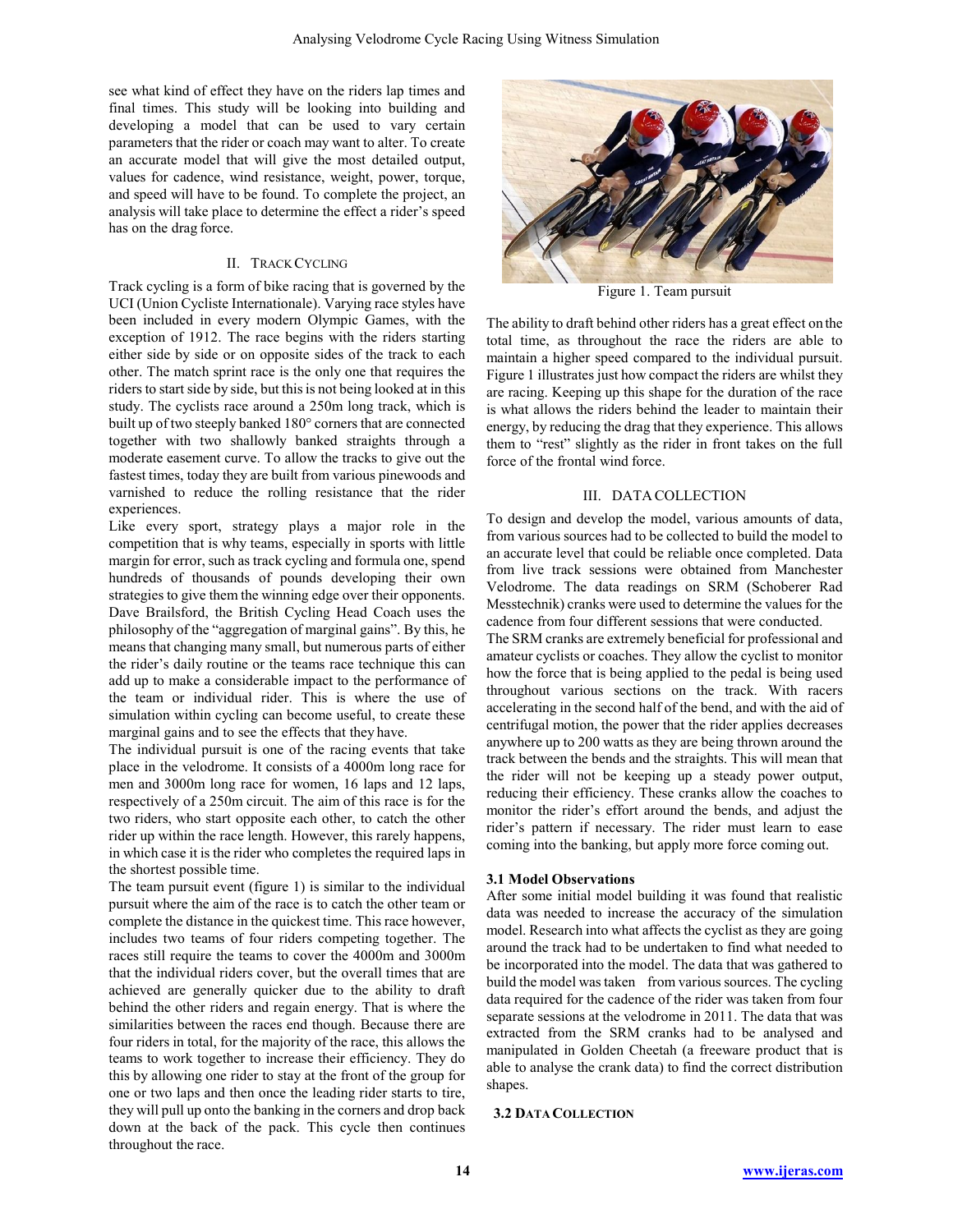Using the data from four sessions at the Manchester Velodrome, recorded by a cooperating coach, the cadence of an advanced level cyclist was measured and analysed.

Using Golden Cheetah's ride plot the data that was extracted is plotted. Graphs for the all of the cadence value on that day were plotted, a second for the peak five minute cadence plot and a final histogram of the total cadence. A sample of these are shown in figures 2 and 3. Such samples were collated for riding sessions over four individual days.



Figure 2. Peak 5 minute Cadence and Power over a 40 min riding session



Figure 3. Histogram of total Cadence and peak 5 minute Power over a 40 min riding session



Figure 4. Histogram showing mean Cadence and 2 period moving average

Once the graphs had been plotted, the values of cadence over the peak five minute times were then imported into MS Excel. Using these values, a final histogram was then created showing the mean cadence over the 300s time period. This is shown in Figure 4

Figure 4 shows the average cadence over the peak five minute time. This can be used to find the required distribution size and shape required for the sections of path. By displaying a two period moving average, the shape of the distribution can be matched to the ones available in Witness' distribution wizard. With the knowledge that the cyclists reduce their cadence slightly going into the bends and coming out, the values that will be used for the distributions in the straights, turn entries and turn exits will vary slightly. Using this knowledge, distributions were then created for each of the three different parts of the track where cadence differed.

After choosing a Normal distribution it was then necessary to establish the standard deviation for the distribution. This was done by taking the values for cadence under the normal shaped arc  $(110-127)$  and calculating the mean and standard deviation of these values.

When the normal distribution values were entered into Witness it was found that the data varied drastically and was not consistent with what the rider should have been doing. It would have been expected that at the corner entries the rider will decrease in speed, at the corner exits the rider will increase in speed and on the straights the rider should be in between the two. It was therefore decided to split the entire data into three sections, the three sections of track where the speed varies. When the data was split, and the distributions were recalculated, and found to be of type TNormal. The new distributions that have been created give a much better result visually. It is known that when the cyclist enters the corner his cadence will decrease, the results obtained had a mean cadence of 115rpm with a standard deviation of 1.98. For the steady state cadence of the cyclist a value of 119 rpm was used. When the cyclists accelerate as they come out of the bend, their cadence will increase to a value of 123 rpm with a corresponding standard deviation of 1.51.

When the second set of distributions were entered into Witness, the results were greatly improved. The simulation reciprocated what the real life cyclists do, as they enter the bend they slow down very slightly and then when they exit, their momentum and centrifugal force acting upon the rider, flings them out at a faster pace.

## 3.2.1 Data for Cyclists Energy

The energy that the cyclist would require for the race was taken as an educated estimation based on discussions with cyclists and their coaches. This was because no reliable data could be found on the energy loss that a track cyclist experiences over the race.

It was estimated that the energy that the cyclists each start off with was between 85% and 90% of their total energy, and throughout the race decrease in a negative linear pattern. This was chosen because when the cyclists warm up, they will lose energy and there will be slight energy loss transferring the power from the rotation of the legs into the wheels. It was then estimated that per lap the rider would lose 0.95% of their total energy.

The value taken from the energy would then be used to affect the varying cadence over the whole race. Meaning, as the race went on the riders energy levels would decrease along with a slight decrease in the cyclist's cadence

# 3.2.2 Data for Wind Resistance

The data for the wind resistance was gathered from online sources and journals [12-15].

To calculate the wind resistance on a rider, values for the frontal area, velocity and the wind drag coefficient had to be found.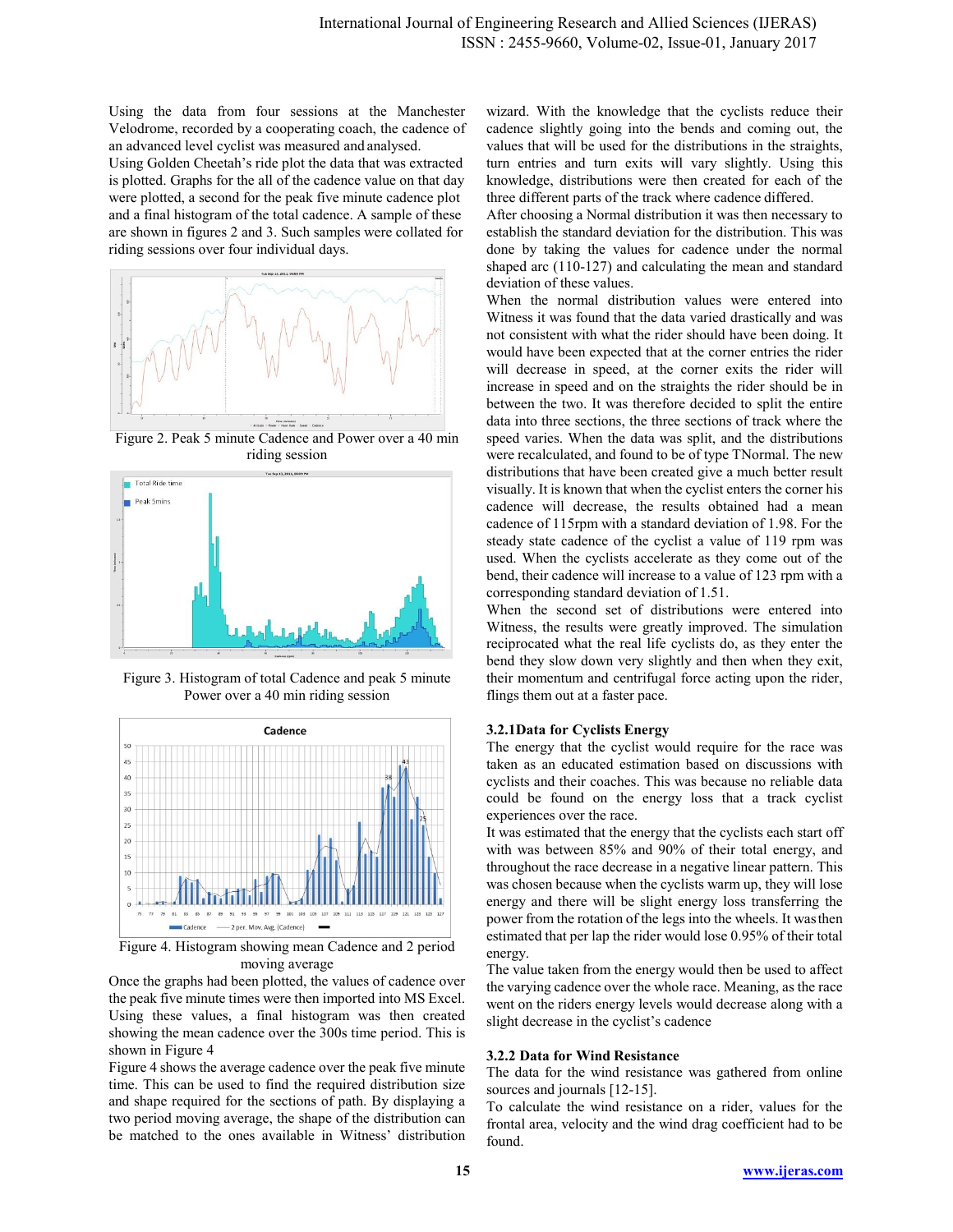Cycling Power Lab [12] noted that a number of sports scientists particularly focused on cycling have attempted to create a formula to measure the frontal area of a cyclist using the riders height and weight. This, in parallel with the drag coefficient was used to calculate the aerodynamic drag.

Burke [16] stated, "you can decrease aerodynamic forces by choosing shapes that move through the air efficiently." The coefficient of drag is determined by how streamlined an object can flow through a substance, in this case, air. Figure 5 shows a two-to-one ellipse. This is the typical shape of a cyclist taken from an aerial view. It is clear to see that the air flows around the object in a smooth manner; however there is still some residual drag at the end of the object due to the way the air flows around the body.

The elliptical shape in Figure 5 has a typical drag coefficient,  $C_d$  of 0.6. It was then assumed that a trained track cyclist

would be more streamlined and have a smaller aerial shape. This meant that the  $C_d$  of the cyclist was then taken as 0.5.



Figure 5. Air flow around a  $2:1$  ellipse  $[11]$ **3.2.3 Track Data** 

The data required to build the tracks was gathered from numerous different sources. Various pieces of information were needed such as, the track length, length of straights, radius of turns, rolling resistance and air density. The data was gathered from various online sources  $[15-21]$ .

The track that the model is based on is The National Cycling Centre in Manchester. This was chosen because the data from the riders was taken at this track and it was consistent using the same track. The National Cycling Centre contains a 250 metre long Siberian pine track and has been the home of British Cycling ever since. From the opening of the track in 1994, it has maintained a reputation for being a very fast track. Using the data from  $[21]$ , the separate section lengths for the straights and bends were found and illustrated in figure 6



Figure 6. Illustration of a 250m Velodrome track [21]

# IV. MODELLING THE SYSTEM

Witness models are built around some basic elements. The elements used include:

**Activities** - An activity is an element that the active entity flows through and gets processed. During this process the activity will usually perform actions upon the entity.

**Entity -** In Witness, it is possible to have both an active and passive entity. An active entity is an element that flows through the model on the paths if they have been specified. These generally represent the dynamic physical component of the model. In this case they would represent a cyclist. A passive entity is an element that represents a static physical component. This can be used to represent signals that update data tables

**Paths -** Paths are used to give the simulation a more realistic effect. By allowing entities to flow along such paths and have time values linked to these to fully incorporate Witness' visual interactive system (VIS). In this model the paths will be used to represent the track that the cyclists must follow.

**Queues** - The queue element in Witness is used as a place to store an entity. They can have a duration value set at zero, in which case no time will be lost sending the entity through the queue. In this model, the queues will be used to represent the pre-race sections and will be used as a connection between one path and the next.

**Variables -** The variables available in Witness are used to display data and values extracted from the model. They can be in the form of real or integer variables. The real variables can be used to represent factors such as speed, cadence and torque whereas the integer variables can be used to represent lap numbers and rider number.

To make full use of the visual interactive system (VIS) that Witness incorporates there are four main elements which will need to be included in the basic model. These are:

The Track

The Cyclist

Section Times

#### Race Time **The Track**

The Track will be modelled using the path element from the *Transport* tab in Witness. The multiple paths will be used to send the cyclists around the model track. The time that each cyclist takes to travel along a certain path will be dependent upon the distribution assigned to the respective path.

## **The Cyclist**

The Cyclist in this model will be represented by an entity. When the entity is created it will be assigned various attributes that can be altered as it passes through various queues whilst making its way around the track.

# **<u>Section</u>** Times

The times for each path section that the entity travels along will be based upon an assigned distribution. The output value of the distribution will change in each lap keeping up the realism of the race. The lap time will be calculated from the sum of the section times and updated every lap. This will then be used to calculate the race time.

## **Race Time**

The race time will be calculated from the sum of the lap times. Every time an entity passes through the finish, the lap times

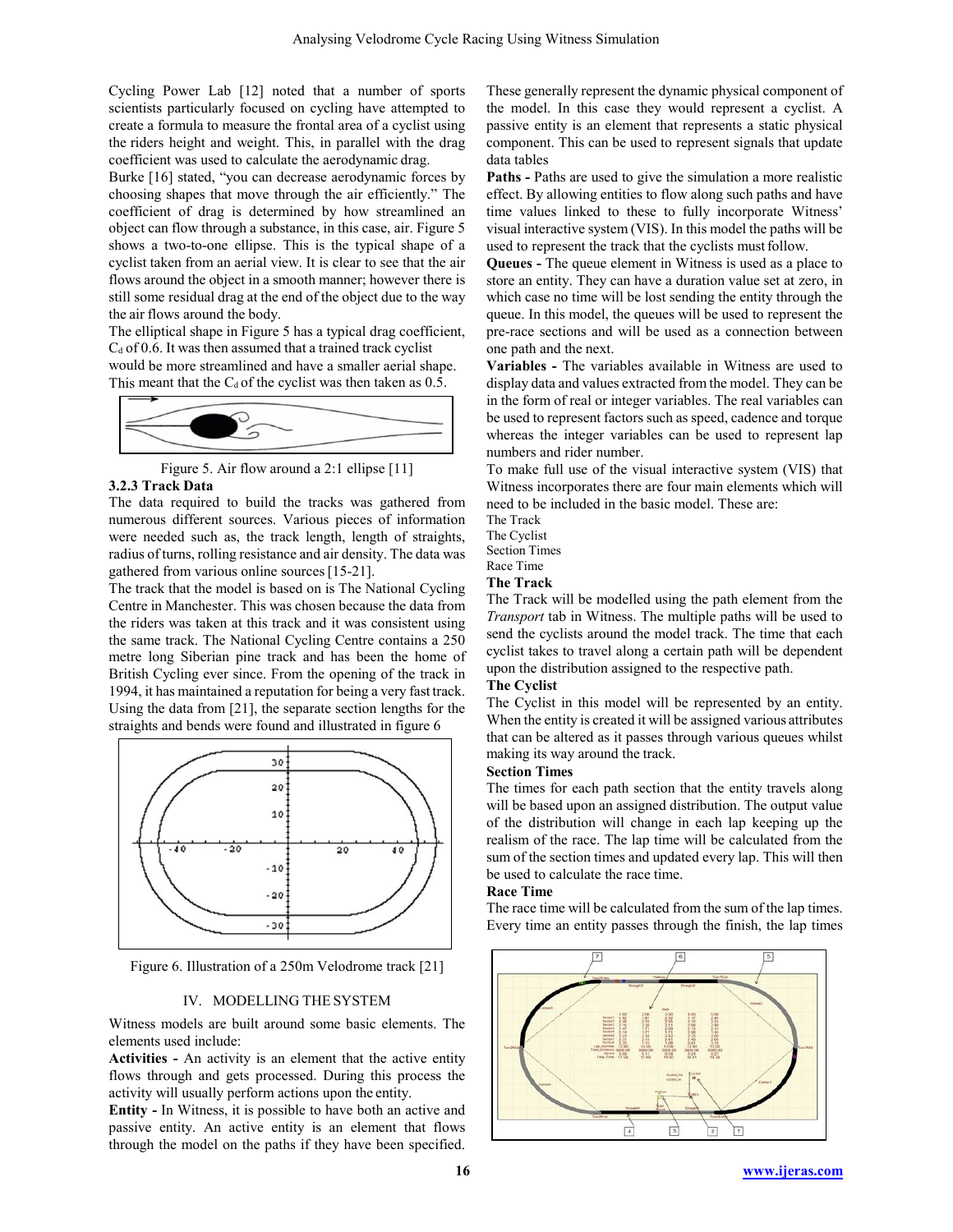will be added together and a final value shown.

Figure 7. The basic model

Figure 7 shows the basic initial model that was built to display the data which were needed to be shown. Various parts of the model are numbered in figure 7 and these include:

The cyclists are created as an entity at zero time. Upon being created they are assigned numbers, one through five in this example. The numbers that the cyclists have been assigned are then used in the Stats table to distribute the data, which are the output from various activities and queues.

Once the cyclists have been created they are then pushed to the Entry. When they have arrived at the Entry, which is represented by an activity element, the entities then wait to be pulled to the PreRace. This happens so that the entities can be registered and that all of the entities start together, and do not leave individually as they reach the start.

When the entities are pulled to the PreRace queue, the variables that have been defined to them upon being created are applied. The time value for this queue has been set to zero because there is no need for the entity to be waiting at this point; it just needs to be pushed to the start.

The straight sections of paths in the test model are assigned the normal distribution Normal  $(2, 0.5)$ . This was assigned as a rough estimate for how long it takes a cyclist to complete this section of track. The lengths of the straights were drawn up roughly so see what data was needed to build the model. For simplicity, the same distribution was used in all of the straight sectors, beginning at the start, Sector1, Sector4, Sector5 and Sector8.

The corner sections of paths in this model were assigned the beta distribution  $2+$  Beta (1.5, 3). This was chosen again, as a very rough estimate of what the time in the corners for the cyclists were. The Beta distribution was chosen as it gave out the correct values that were being looked for in the total time of the corner. Like the straights, the length of the

corners was estimated, just to get an idea of what was needed for modelling.

The Stats table uses a real variable with five columns to display the data required. As the entities travel around the paths counter-clockwise the data is monitored and updated as the cyclists pass through the queues that are around the track. The Cyclists are displayed as entities with varying colours assigned to them to tell them apart, as well as a race number upon being created, that the length of track being modelled can hold. This will allow the simulation to produce a more accurate result, as it will ensure that the traffic can build up just as it would in real life.

#### 4.1 Issues with the basic model

Using the basic model shown in figure 7 it was further developed in two separate stages. The first stage of development was based on using an average lap time.

Building on the basic model, the speed of the cyclist was put in first using a normal distribution. This was chosen as the values of the cyclists speed were already known from using the average lap times and track lengths.

Using the value found for the speed, a Normal distribution of parameters (55.25, 2.5) in minutes was used around the track. This meant that every section had a varying speed, which in turn meant that the time for each lap was roughly the same as the average lap time.

However, after running the model, it was felt that the data given out was not an accurate representation of the actual events taking place on the path. Therefore, it was decided that it was best not to use an average lap time but find another way in which the model could give an accurate representation of track procedures.

Another flaw in this basic model was using only two sections of path to represent the bends. As this is the section where a lot of the race is either won or lost it was decided that, to generate a more accurate model, the number of sections which the circuit was split up into had to be increased.

## 4.2 Final model

Figure 8 illustrates the final model. When the simulation begins, the entities are created from the Cyclist entity. These are then passed through the Entry to the PreRace and arriving at the Start. Once the entities enter the Start the cadence for Straight1 is determined using the normal distribution TNormal (119, 1.03, 118, 121). The entity is then passed through Turn1Entry, Corner1 1, Turn1Mid, Corner1 2 and Turn1Exit before being pushed through Halfway.





Once the entities reach here, they are then carried along the continuous path around to the Start, with the same distributions used in the corresponding sections in the first half of the track, although their cadence will vary throughout the second phase. Once the entities reach the Finish, the queue will then scan the entity and if the total laps completed are equal to the total laps required for the race then the entity will be pulled off the track, and the race will be over. However, if the lap number is not equal, then the *Finish* queue will push the entity on the Start and the process will begin all over again until the laps completed is equal to the total laps required for the race

#### V. ANALYSIS OF THE MODEL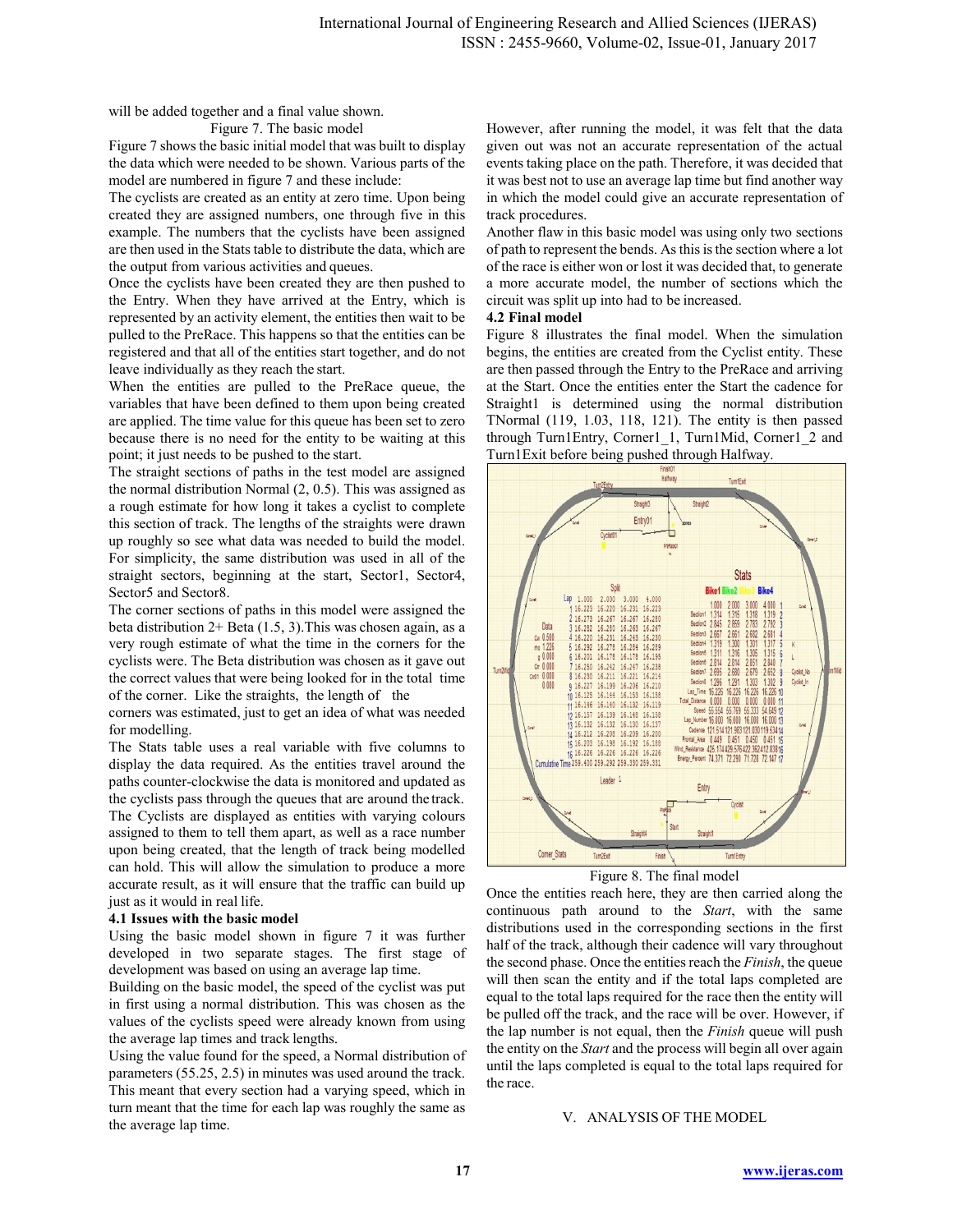After the model had been tested and validated, using the race times from the data gathered at the velodrome, analysis was then undertaken on the model to determine what the effect of the velocity of the rider had on the wind drag which they faced.

This was done by taking the distributions used in the final model and changing the cadence, but keeping the same ratio between them (min, mode max). The results can be seen in table 1.

| Cadence<br>Distributions<br>(RPM) | Mean Drag Force Cyclist 1 (N) | Mean Drag Force Cyclist 2 (N) | Mean Drag Force Cyclist 3 (N) | Mean Drag Force Cyclist 4 (N) | Mean Overall Drag Force (N) |
|-----------------------------------|-------------------------------|-------------------------------|-------------------------------|-------------------------------|-----------------------------|
| 65-69-73                          | 103.8                         | 103.7                         | 104.4                         | 103.0                         | 103.7                       |
| 75-79-83                          | 140.8                         | 141.1                         | 142.7                         | 140.3                         | 141.2                       |
| 85-89-93                          | 187.5                         | 187.1                         | 189.6                         | 188.8                         | 188.2                       |
| 95-99-103                         | 233.7                         | 233.4                         | 235.4                         | 234.8                         | 234.3                       |
| 105-109-113                       | 288.5                         | 289.1                         | 291.4                         | 289.7                         | 289.7                       |
| 115-119-123                       | 350.1                         | 350.2                         | 352.8                         | 350.7                         | 350.9                       |
| 125-129-133                       | 489.7                         | 490.6                         | 494.1                         | 491.2                         | 491.4                       |
| 135-139-143                       | 569.3                         | 569.7                         | 573.1                         | 570.0                         | 570.6                       |
| 145-149-153                       | 653.5                         | 654.5                         | 658.2                         | 654.9                         | 655.3                       |
| 155-159-163                       | 744.3                         | 745.4                         | 749.3                         | 745.2                         | 746.1                       |
| 165-169-173                       | 840.9                         | 841.6                         | 845.6                         | 841.1                         | 842.3                       |
| 175-179-183                       | 945.9                         | 948.3                         | 948.6                         | 945.0                         | 946.9                       |
| 185-189-193                       | 1051.8                        | 1053.0                        | 1059.6                        | 1051.4                        | 1054.0                      |

Table 1. Mean drag force on cyclists

By plotting the mean overall drag force against the mean cadence it was possible to see what kind of effect the speed had on the drag of the rider. The row highlighted in table 1, are the values that were taken from the model when it was built. These are also the distributions used in the final model.

# **RESULTS**

Figure 9 shows the result of plotting the mean wind drag against the mean rider cadence. From analysing this chart, it is clear that the speed of the rider does have a great effect on the aerodynamic drag experienced by the rider and the drag force increases in a polynomial fashion by factor 2. This would be down to the fact that when calculating the drag the value for the velocity is squared. The effect that this has on the rider means that unless necessary it is inefficient for a rider to increase their cadence above 135 rpm. If a team of pursuits had to ride above their maximum threshold cadence then they would initiate a death pull. That is when the lead rider at the time, typically the strongest, rides at a faster pace for more laps than they normally would. Then after, because they have had to overcome greater drag forces, their energy levels have depleted therefore they pull off to the side and wait for the race to finish.



#### VI. DISCUSSION

The basic model shown in figure 7, gave a satisfactory insight into the workings of Witness and how using a visual interactive simulation system, it was possible to simulate the real life events that took place within the Velodrome. Using a basic model initially was a good way to understand what type of data was needed to build the final model. Once the data had been collected and the statistical distributions had been finalised the basic track, which at times only relied on one variable, then developed into a much more in depth track with multiple variables affecting the timing on each section. With multiple variables, the track also had a greater degree of accuracy allowing for results that were more realistic.

Between the basic model and the final model, two major changes were implemented. These were, changing the distribution to generate the section times from the speed of the rider to the cadence and increasing the number of sections used in the bends.

After these changes had been implemented, the model was then tested and variables changed. The model was altered to see what effect an increase or decrease in speed would have on the drag force acting upon the rider.

Looking at table 1, it is clear that the speed of the rider effects the drag force greatly. The drag force of the rider increases in a polynomial fashion as the speed increases, which is why once the rider reaches a certain speed it requires even more effort and power to overcome these drag forces. This leads to the conclusion that once the riders cadence reaches approximately 120-130 rpm it becomes inefficient for them to carry on using the excess force required to overcome the drag. This is why riders initiate death pulls to increase the cadence, with the side effect of greater wind resistance on the lead rider, wearing them out quicker, this results in the race being completed by the remaining riders.

When the model was run initially using the calculated cadence and initial wind resistance was given the model displayed the same lap times, race times and cadence that were analysed from the SRM cranks. This proves that the model is accurate and can possibly be altered to test other factors that affect the riders time in the future.

## **CONCLUSION**

On completion, it was found that the project has successfully met the majority of the objectives originally set out to be accomplished. The first being the requirement to build and develop an accurate model that can be useful to riders and coaches to show what small changes can make to the riders